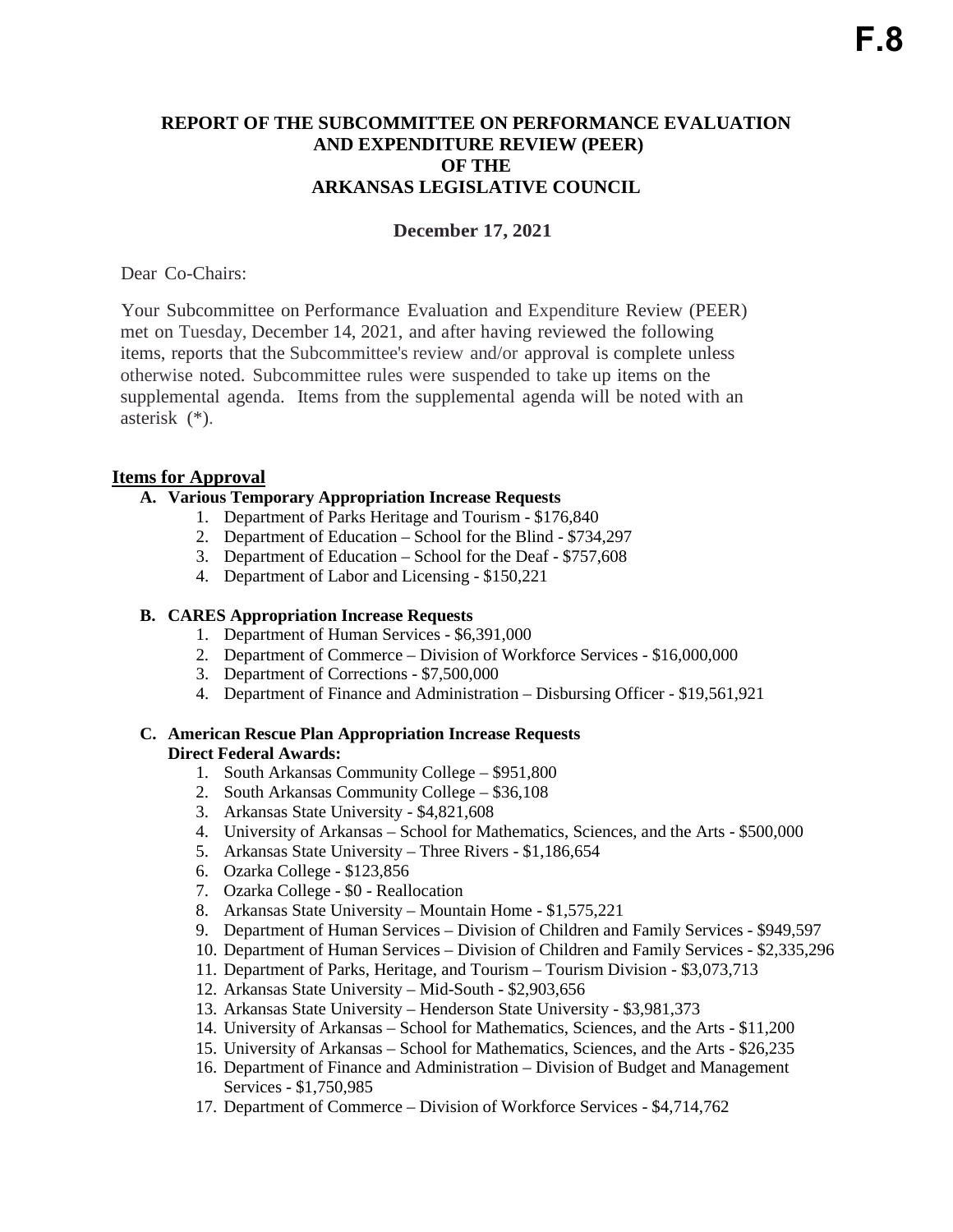- 18. Arkansas Tech University \$5,702,936
- 19. Arkansas State University Beebe \$3,990,713
- 20. Department of Commerce Arkansas Economic Development Commission \$1,000,000
- 21. Arkansas State University \$4,122,721
- 22. Northwest Arkansas Community College \$0 Reallocation
- 23. Southeast Arkansas College \$229,983
- 24. Arkansas State University Newport \$835,000

#### **Steering Committee Award**

 25. **\***Department of Parks, Heritage, and Tourism – Parks and Tourism Division – \$2,483,890

#### **D. Rainy Day Fund Transfer Request**

1. Department of Finance and Administration – Racing Commission - \$200,000

#### **E. Restricted Reserve Fund Transfer**

1. **\***University of Arkansas at Monticello - \$250,000

### **Items for Review**

# **F. Cash Appropriation Increase Requests**

- 1. University of Arkansas Community College at Hope-Texarkana \$300,000
- 2. Department of Parks, Heritage, and Tourism Old State House Museum \$63,000
- 3. University of Arkansas System \$29,000,000
- 4. Department of Commerce Arkansas Rehabilitation Services \$5,500
- 5. Northwest Arkansas Community College \$1,300,000
- 6. Department of Finance and Administration Racing Commission \$200,000

### **G. Budget Classification Transfer Requests**

- 1. Department of Public Safety Arkansas Crime Information Center SORNA State \$20,000 from Operating Expenses to Capital Outlay
- 2. Department of Public Safety Arkansas Crime Information Center SORNA Federal \$135,486 from Professional Fees to Capital Outlay
- 3. Department of Commerce State Insurance Department \$15,000 from Conference and Travel Expense to Capital Outlay

### **H. Miscellaneous Federal Grant Appropriation Requests**

- 1. Office of Prosecutor Coordinator \$259,777 3 positions
- 2. Department of Human Services Division of County Operations Snap Workfare \$14,862
- 3. Department of Public Safety State Crime Lab \$87,547
- 4. Department of Health \$2,600
- 5. Department of Public Safety Arkansas State Police Highway Patrol \$524,832
- 6. Department of Public Safety Arkansas Crime Information Center \$420,000
- 7. Department of Public Safety Arkansas State Police Regulatory \$11,119
- 8. Department of Public Safety Arkansas State Police SWAT \$84,819
- 9. Department of Commerce State Insurance Department \$500,000
- 10. Department of Commerce Arkansas Economic Development Commission \$15,823

### **I. Performance Fund/Pay Plan Holding Account Transfer Request**